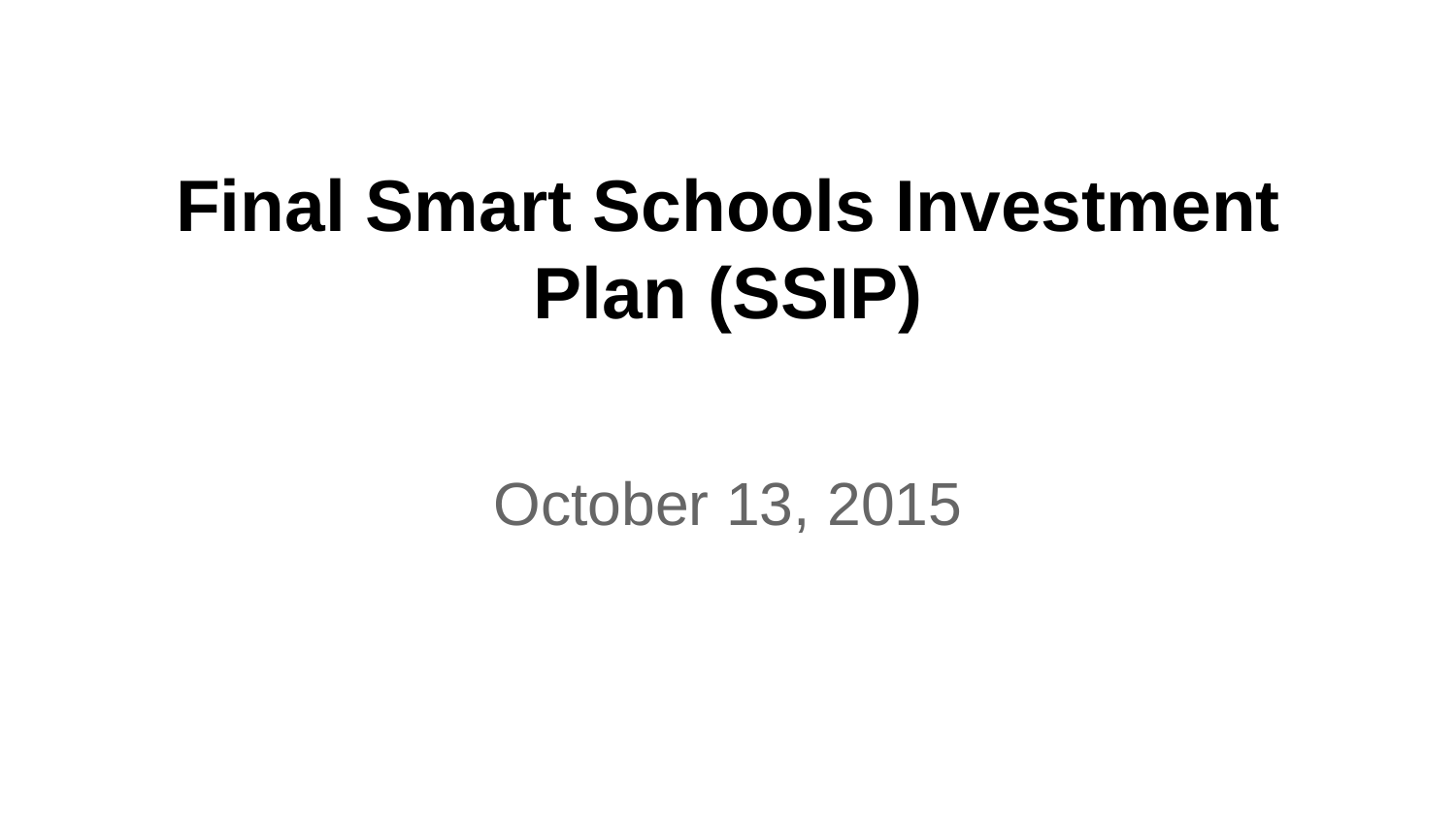#### **What is the Smart Schools Bond Act?**

- Proposal by Gov. Cuomo to fund technology and expand Pre-K throughout the state
- Voted and passed on November 4th
- Churchville-Chili School district can apply for \$3,099,982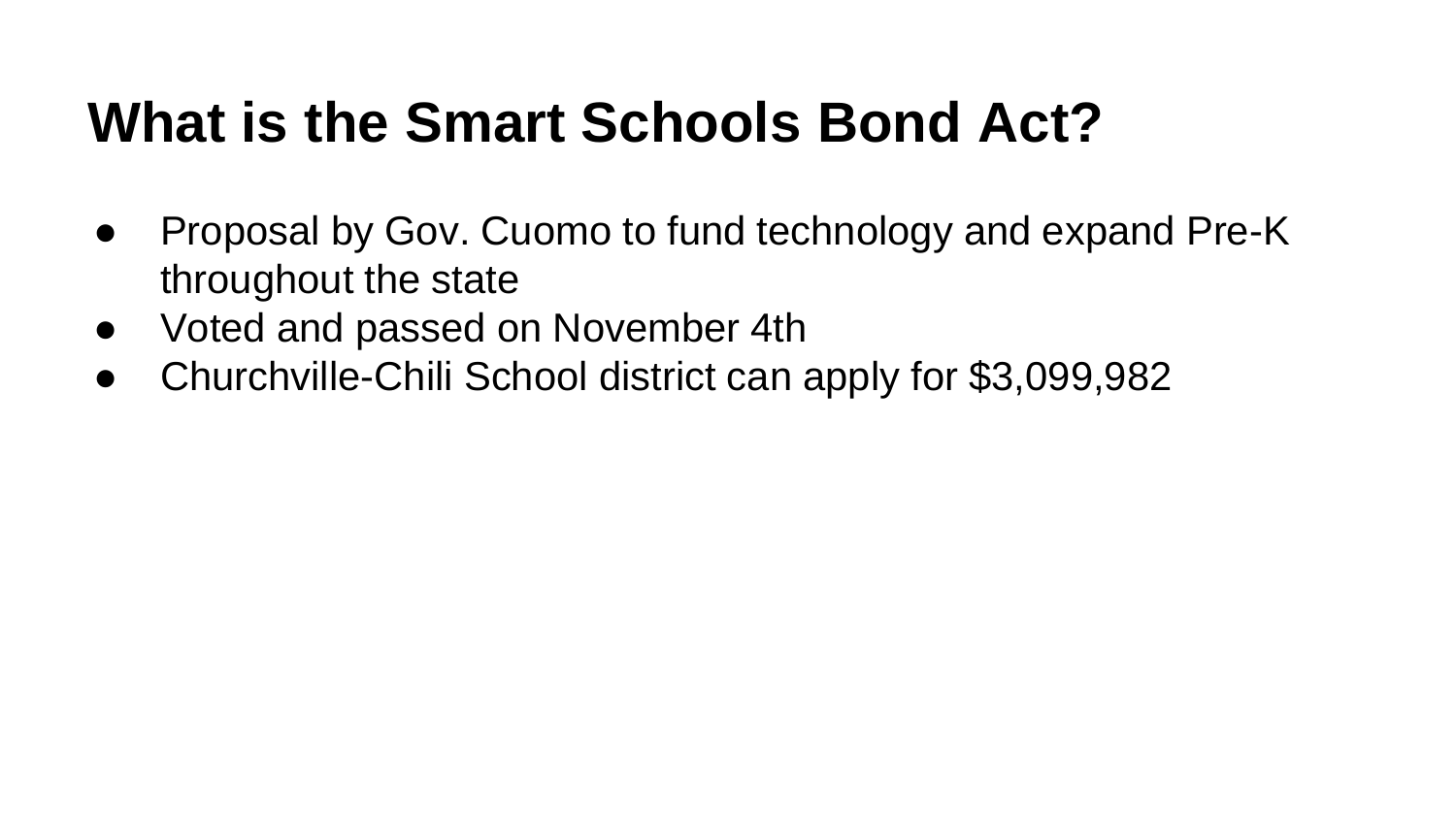#### **Purpose**

- Acquire learning equipment for facilities, i.e. SMART boards, projection systems, devices
- Infrastructure upgrades, i.e. wireless, servers, storage, point-point connections, community connectivity
- Construct, enhance, modernize facilities to accommodate Pre-K programs
- Install high-tech security features in school buildings, video surveillance, door access controls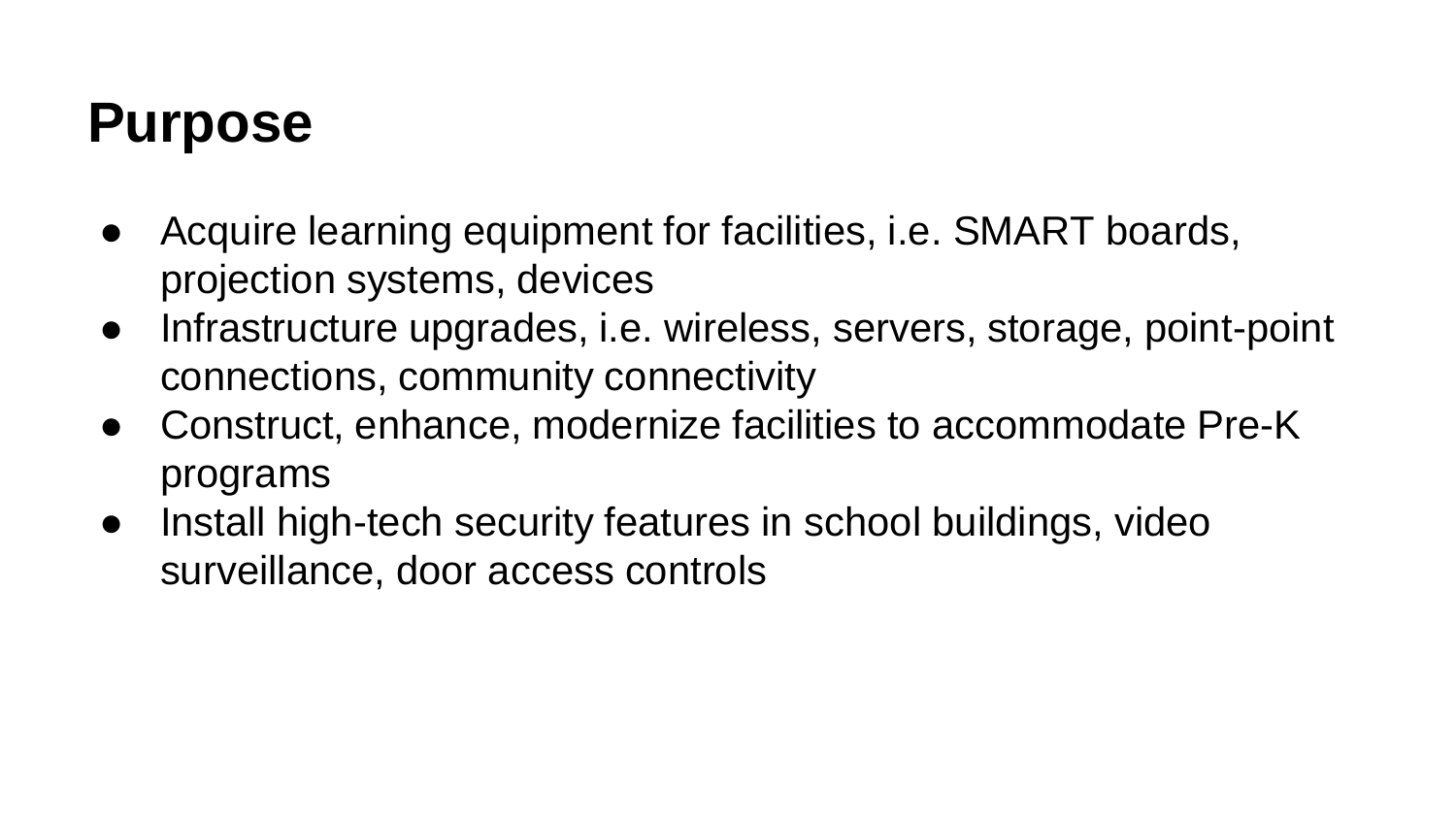#### **Requirements to Attain Funding**

- Submit Three Year District Technology Plan to the State
- Preliminary Smart Schools Investment Plan Public Hearing
- Post Preliminary SSIP for 30 days for community comments
- Board approval of a Final Smart Schools Investment Plan
- **Post the Final SSIP on the district website**
- SSIP submission to NYSED for approval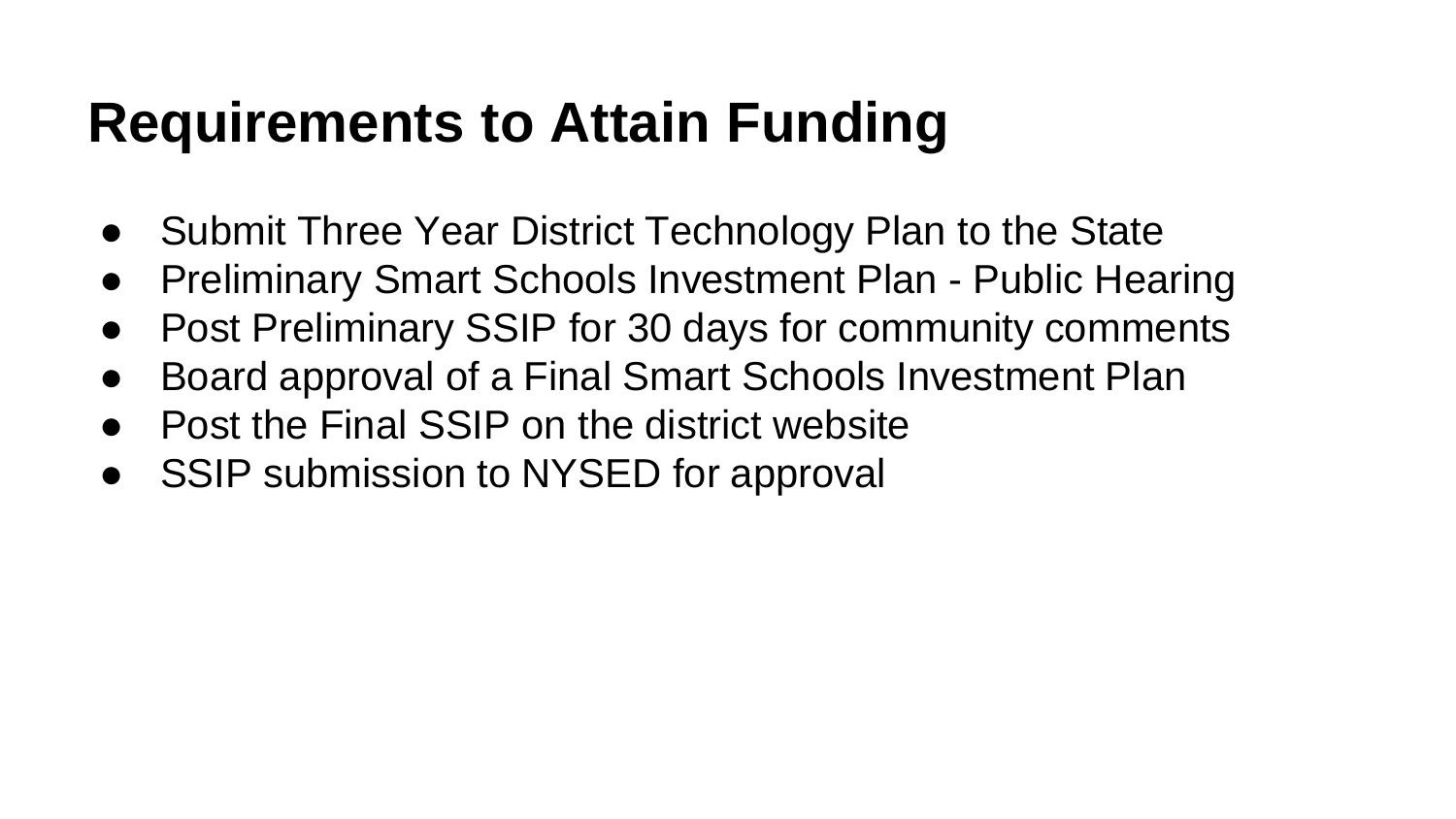## **Final Smart Schools Investment Plan (SSIP)**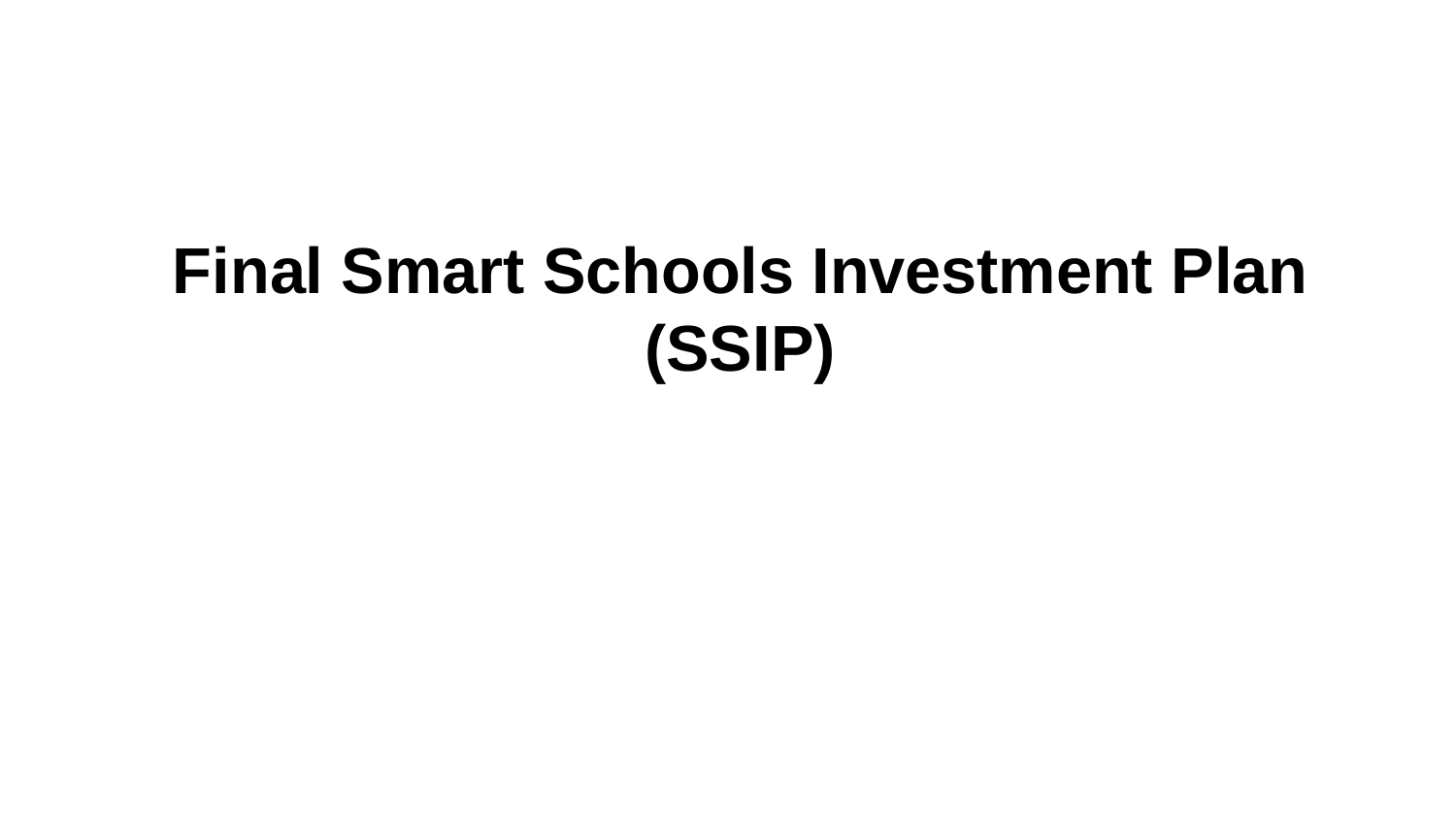#### **1:1 Teacher Laptops**

● 3 year teacher laptop distribution plan

| <b>Description</b>     | 2016-17  | 2017-18  | 2018-19  |
|------------------------|----------|----------|----------|
| Teacher Laptops (9-12) | \$81,540 |          |          |
| Teacher Laptops (K-4)  |          | \$81,540 |          |
| Teacher Laptops (5-8)  |          |          | \$81,540 |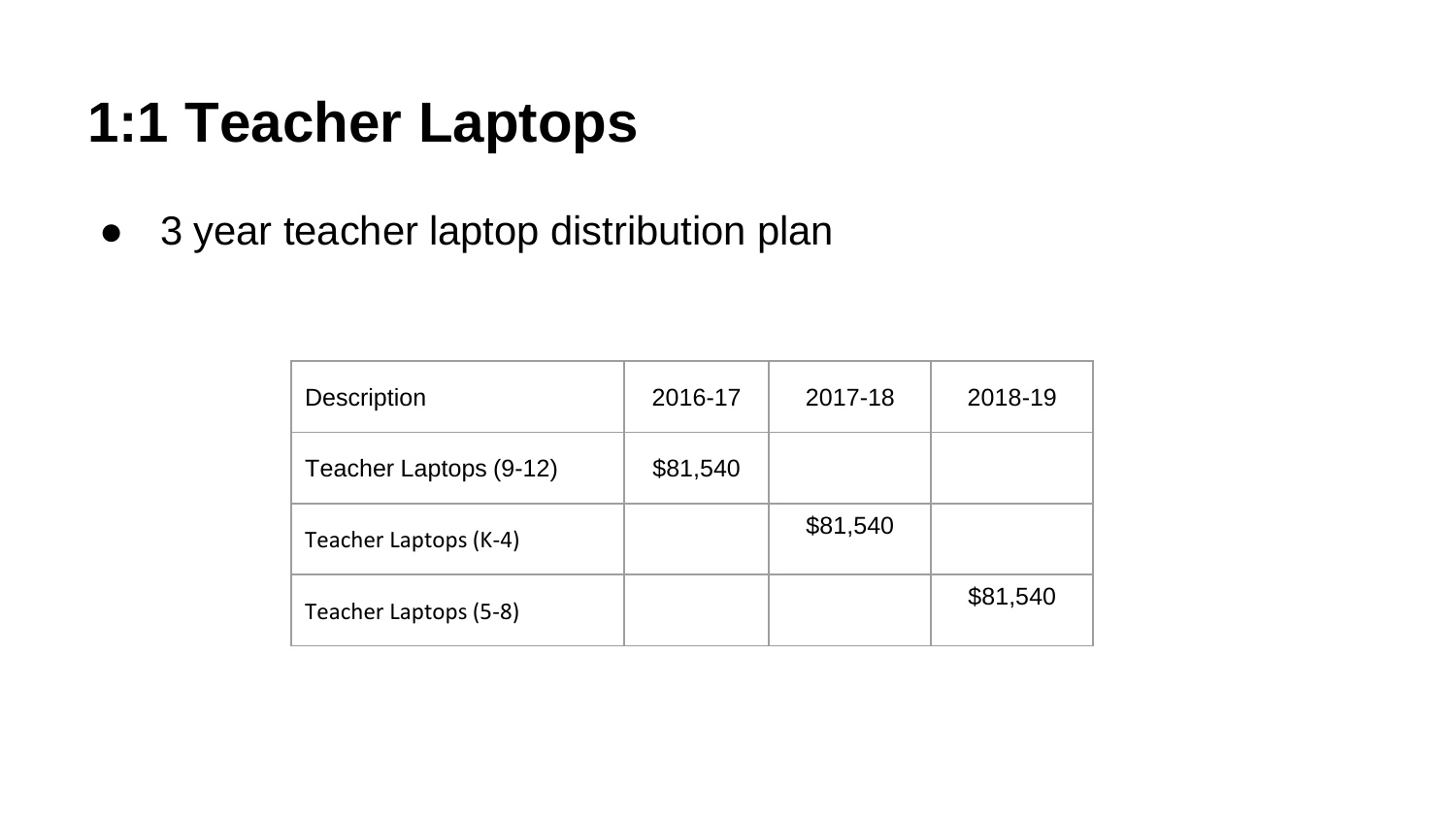#### **1:1 Student Chromebooks (Grades 3-12)**

| Description                 | 2016-17   | 2017-18   | 2018-19   |
|-----------------------------|-----------|-----------|-----------|
| Students Grades 4/6/9/10/12 | \$361,350 |           |           |
| Students Grades 7/8         |           | \$141,255 |           |
| Students Grades 3/5/11      |           |           | \$219,000 |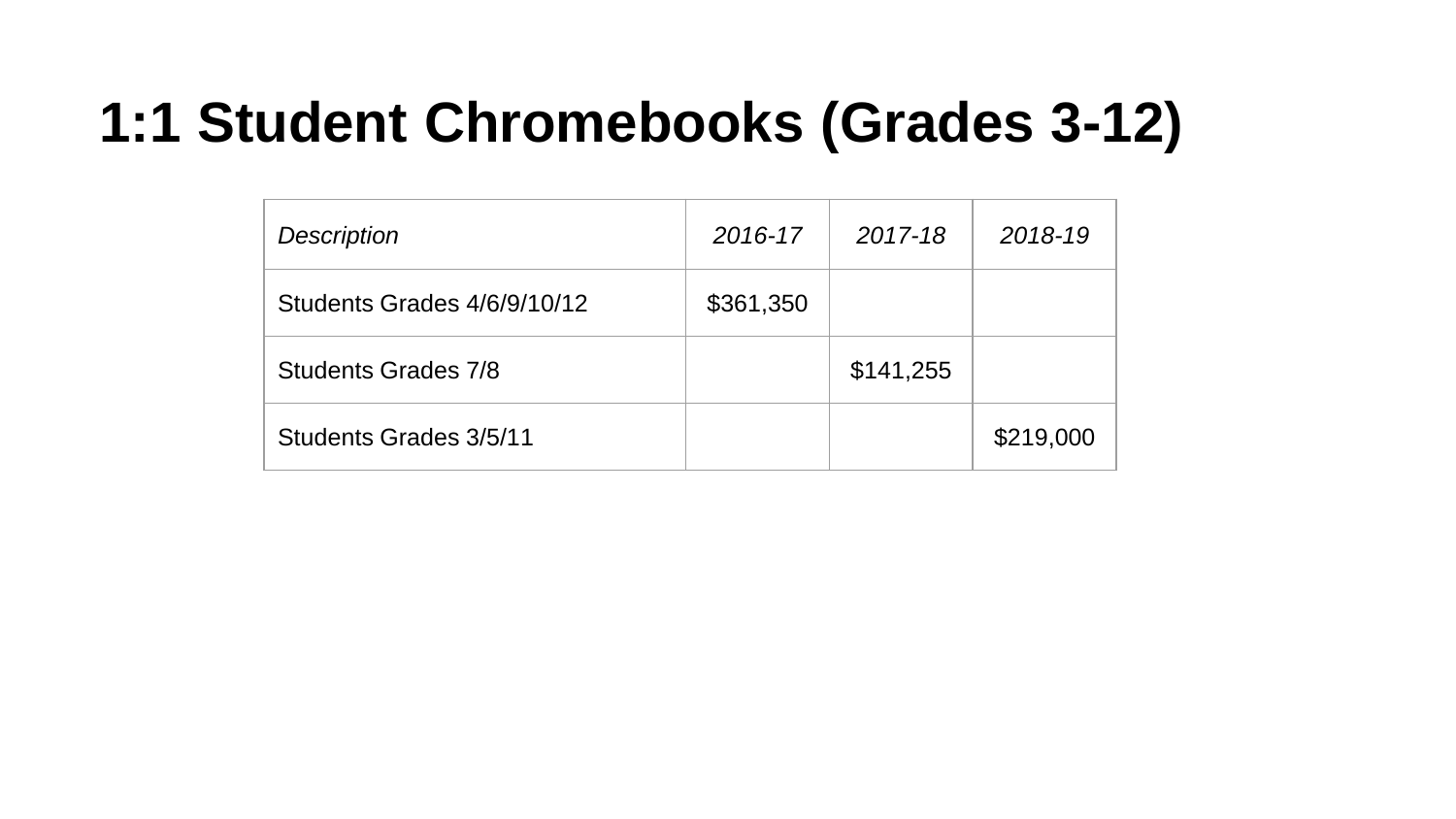#### **Grades K-2 iPad centers**

● Quantity (5) iPads in K-2 Classrooms

| Description | 2016-17  |  |
|-------------|----------|--|
| iPads       | \$84,150 |  |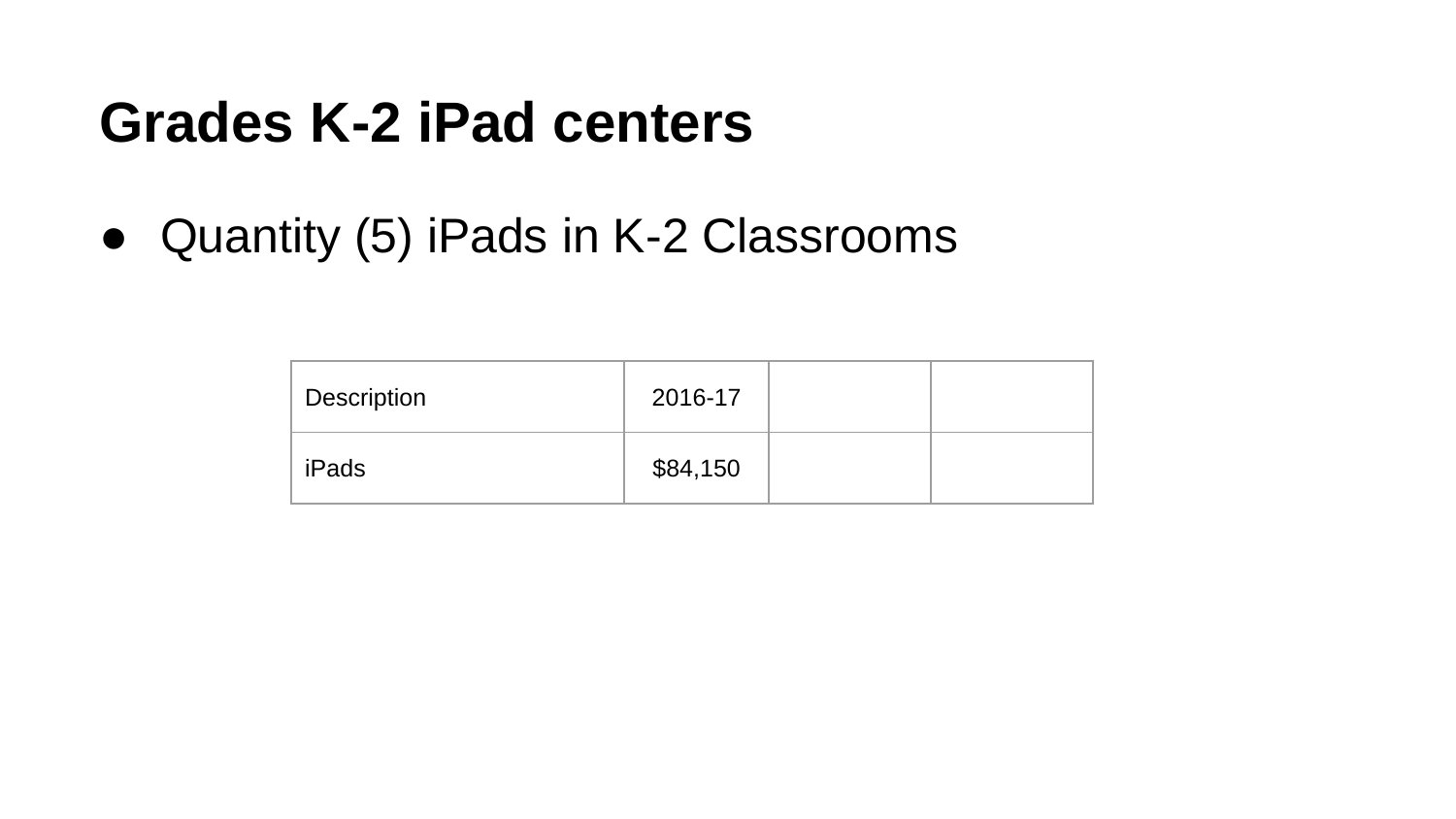#### **Classroom Smartboard/projector replacements**

● 10-Point Multi-Touch Interactive LED Flat Panels

| <b>Description</b>    | 2016-17   | 2017-18   | 2018-19   |
|-----------------------|-----------|-----------|-----------|
| <b>SHS Classrooms</b> | \$230,725 |           |           |
| K-4 Classrooms        |           | \$295,600 |           |
| 5-9 Classrooms        |           |           | \$319,500 |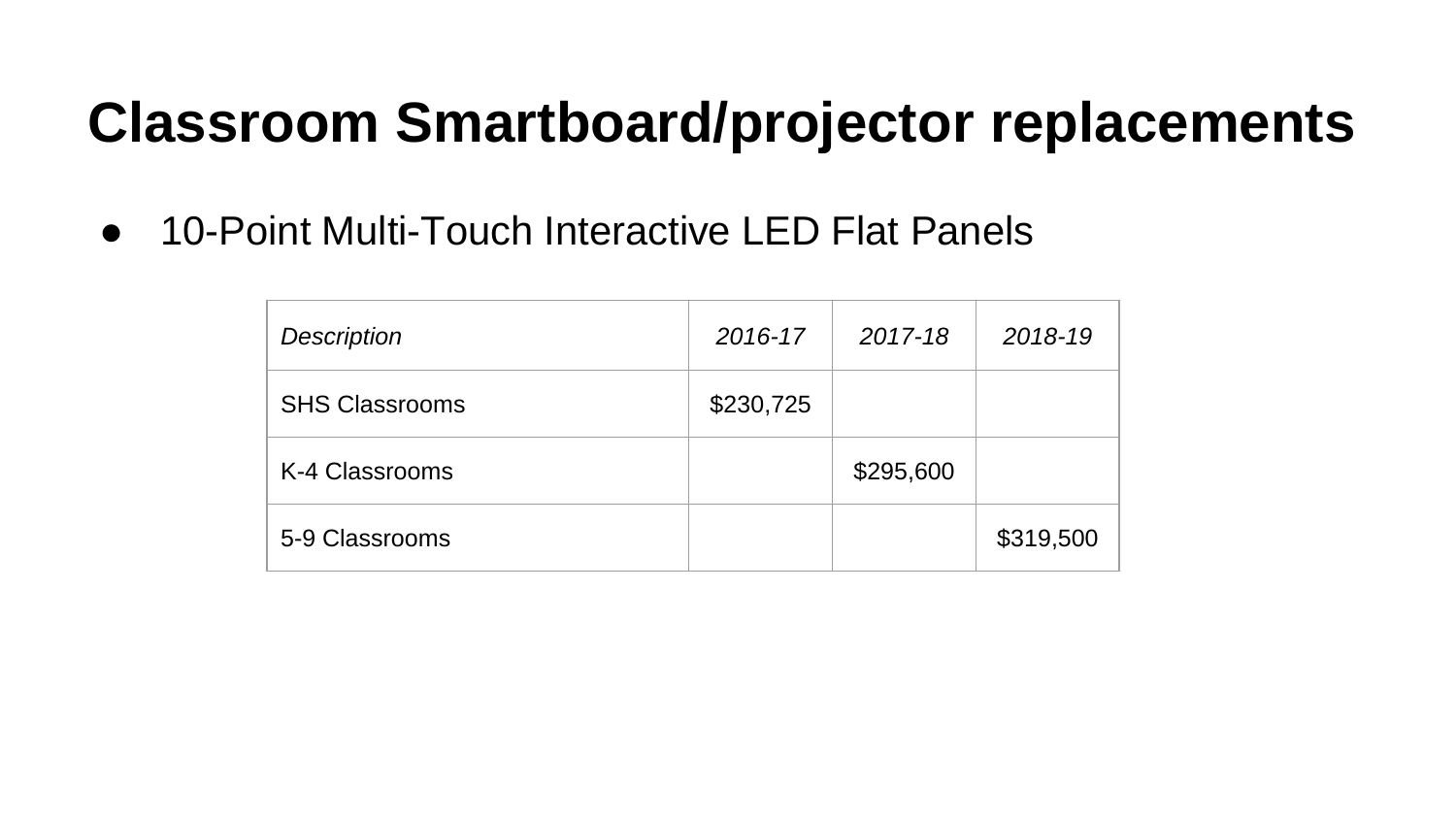### **Multi-Touch Interactive LED Flat Panel vs. IWB**

Extend refresh cycles, lower total costs of ownership, and future proof the classroom

Significant Maintenance Reduction

- 
- lamps
- filters
- cleaning
- downtime
- uptime 50,000+ hrs
- Longer Life Span

#### FUTURE Proof Technology

- Single Touch
- $-2, 4,$  or 6-Touch
- True 10-Point Multitouch
- Limited Inputs
- 3x HDMI
- 3x VGA
- AV
- Digital Audio
- $\overline{\mathsf{A}}$
- True 16:9 HD

#### ACCESS To Technology

- Integrated WiFi Hotspot
- Android On Board
- Computer Free Instruction
- Substitute Ready
- Brighter Clearer Image
- Annotation and Whiteboard Software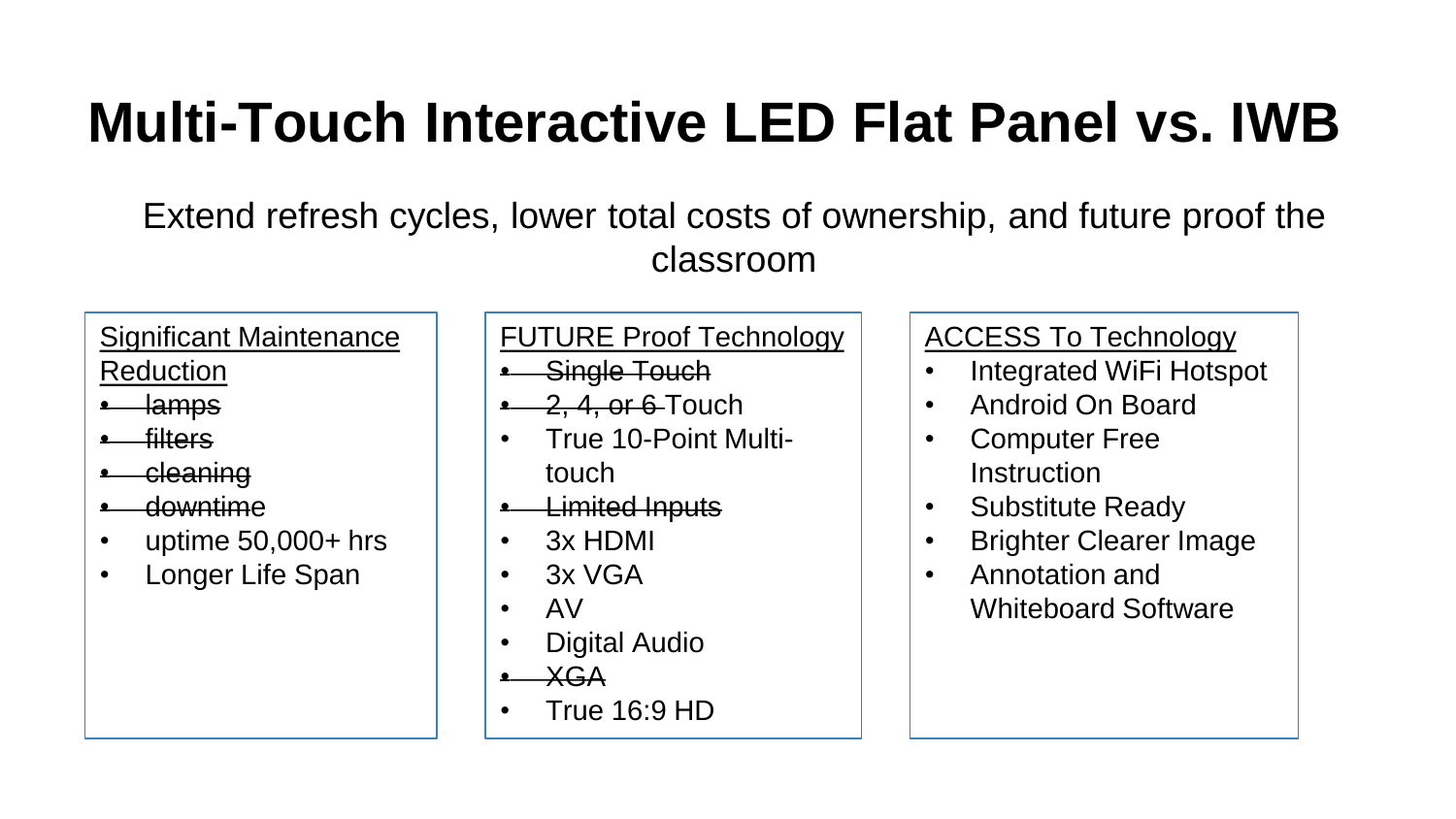#### **Infrastructure Core/Wireless Upgrades**

- Replacing original core switch
- 10GB backbone speeds
- Support 802.11ac wireless protocol
- Improved redundancies

| <b>Description</b>              | 2016-17   |  |
|---------------------------------|-----------|--|
| Infrastructure/Wireless Upgrade | \$849,184 |  |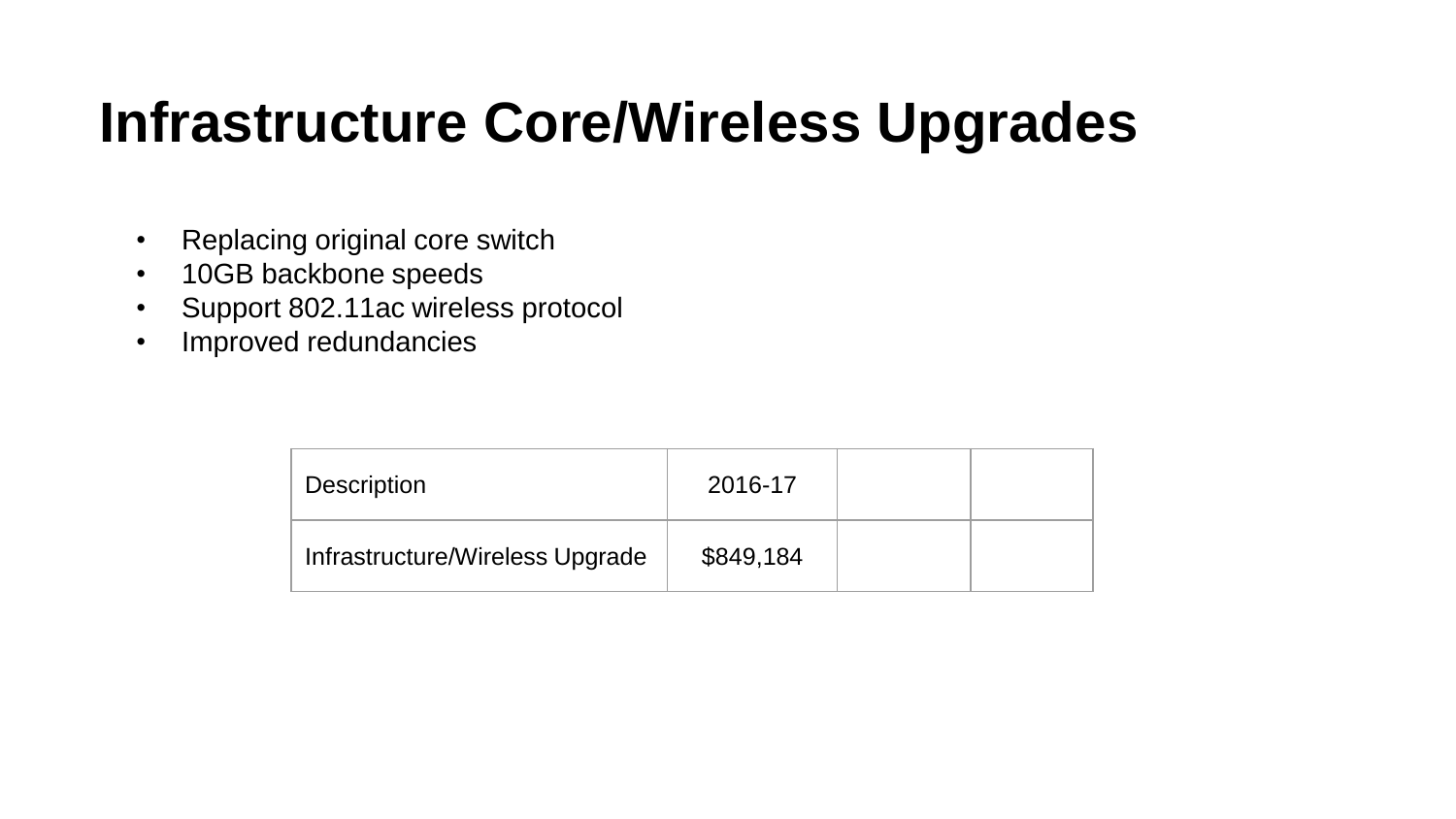### **Server/Storage/DR Site Upgrades**

- New server/virtualization stack
- Simplified design single point of maintenance
- Increased storage capacity
- Resilient and self healing
- Matching disaster recovery site capacity

| Description            | 2016-17   |  |
|------------------------|-----------|--|
| Server/Storage/DR Site | \$354,598 |  |